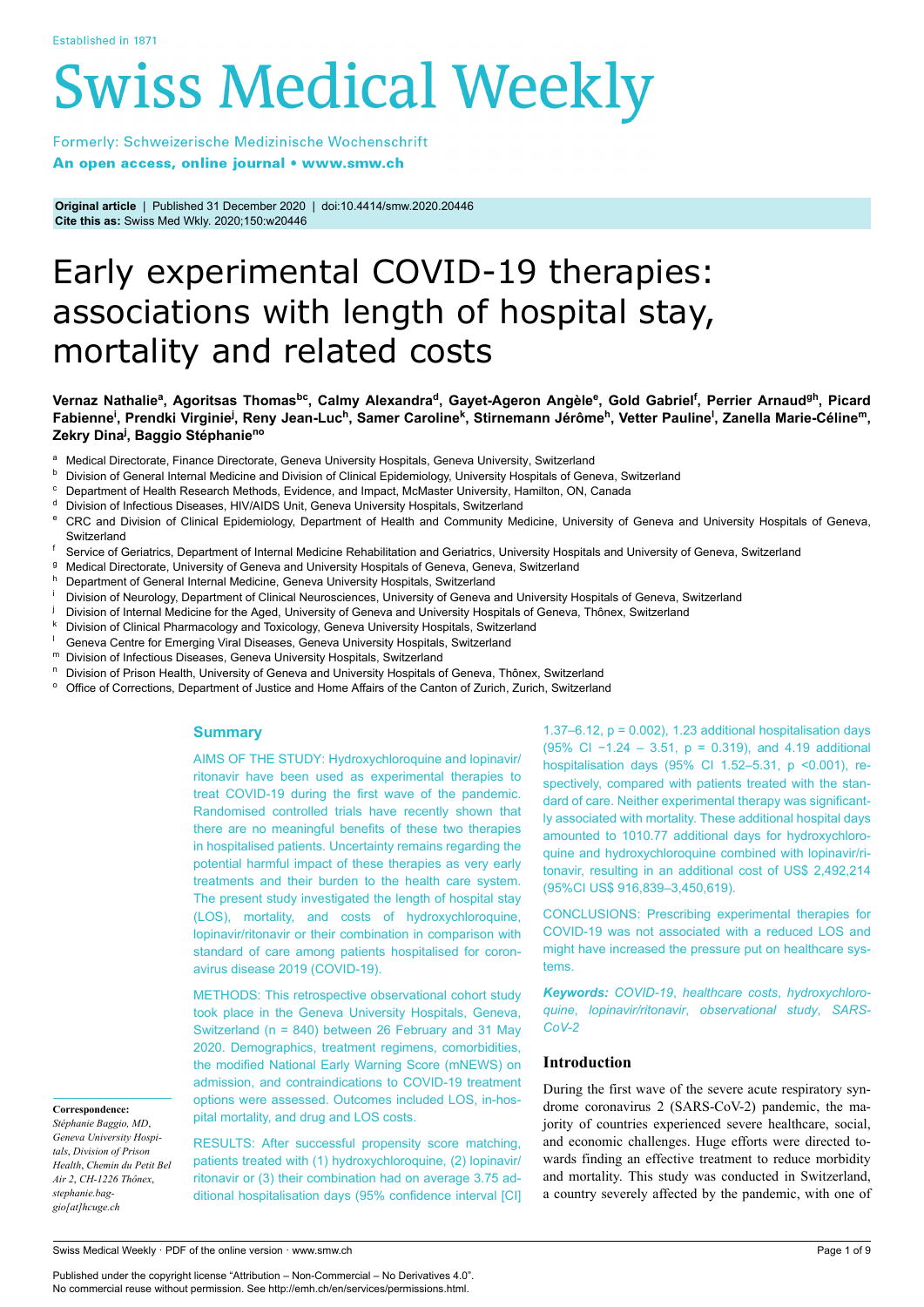the highest incidence rates of SARS-CoV-2 infections per capita [[1](#page-7-0)], a total of 30,762 infected individuals and 1,656 deaths during the first wave (February to May 2020). We assessed two repositioned drugs that were commonly used worldwide in first wave of the pandemic: hydroxychloroquine, lopinavir/ritonavir, and their combination.

Overall, randomised controlled trials have thus far demonstrated no meaningful benefits of these two therapies in patients hospitalised for severe or critical COVID-19, as summarised in a recent living network meta-analysis [[2](#page-7-1)–[4](#page-7-2)]. The hydroxychloroquine and lopinavir/ritonavir arms of a major randomised controlled trial were stopped in June 2020 due to the absence of clinical benefit over the standard of care [\[3–](#page-7-3)[7\]](#page-7-4). However, real-life data are crucially needed to gain a better understanding of the potential harmful impact of these drugs and their burden on the healthcare system. Our study thus aimed to compare hydroxychloroquine, lopinavir/ritonavir, and their combination when routinely used during the first wave of Covid-19 with standard of care without specific antiviral therapy in terms of (1) length of hospital stay (LOS), (2) in-hospital mortality, and (3) related additional healthcare costs.

## **Materials and methods**

#### **Study design and setting**

This study was a single-centre retrospective cohort study performed during the first wave of the pandemic (February to May 2020 [\[8\]](#page-7-5)), between 26 February and 31 May 2020, with patients diagnosed with COVID-19 who were admitted to acute medical wards in internal medicine and geriatrics, including intermediate care and intensive care at Geneva University Hospitals (HUG), Geneva, Switzerland. All patients were hospitalised in COVID-19 wards. HUG is the leading Swiss university hospital and the only public hospital in the canton of Geneva, with 64,000 hospitalisations and 1.1 million outpatient visits per year. Ethics approval was granted by the Cantonal Ethics Research Committee of Geneva (REF 2020-01070).

# **Participants**

We included all patients from 26 February to 30 April 2020, who were discharged from acute medical wards by 31 May 2020. Patients were included if they were hospitalised for a SARS-CoV-2 infection, with either a positive reverse-transcriptase polymerase chain reaction test (RT-PCR) for SARS-CoV-2 or a negative RT-PCR but a high suspicion of COVID-19 based on a plausible clinical presentation, chest imaging or the presence of SARS-CoV-2 IgG as a marker of past SARS-CoV-2 infection [[9](#page-7-6)]. Hospitalisation criteria were standardised as much as possible in routine care and compatible with the World Health Organization (WHO) definition of either severe or critical COVID-19: pneumonia with CURB-65 score ≥2, sustained respiratory rate >20/min, need for oxygen (or increased requirement for oxygen) or respiratory distress, alternation of general status or rapid worsening, or other acute co-existing condition. These criteria remained the same from the beginning of the first wave and over the study period.

The following exclusion criteria were used: (1) death, intubation, transfer from other hospitals or discharge within the first 24 hours of hospitalisation  $[10]$  $[10]$ ; (2) not discharged on 31 May 31 2020; (3) hospitalisation for reasons other than COVID-19, such as delivery, emergency surgery, presence on a waiting list for nursing home and psychiatric inpatient, hospitalisation for isolation; and (4) the use of other COVID-19 experimental therapies (e.g., remdesivir, anakinra, azithromycin).

#### **Experimental therapies for Covid-19**

The experimental therapies, given alone or in combination, were used at the following dosages, based on institutional recommendations [\[11,](#page-7-8) [12\]](#page-7-9): (1) 400 mg of lopinavir/ritonavir twice daily for 5 days under the age of 75 years and 400 mg of lopinavir/ritonavir in the morning and 200 mg of lopinavir/ritonavir in the evening for patients over 75; (2) a single dose of 800 mg of hydroxychloroquine; and (3) lopinavir/ritonavir and hydroxychloroquine dual therapy at the same dosages. Lopinavir/ritonavir was first prescribed on 5 March 2020, and hydroxychloroquine alone or combined with lopinavir/ritonavir on 20 March 2020. Institutional recommendations did not change over the study period.

# **Measurements**

*Clinical outcomes*: The LOS for patients who were readmitted for reasons related to COVID-19 within 18 days of the first discharge was aggregated  $[13]$  $[13]$ . We also collected in-hospital mortality.

*Additional COVID-19-related costs*: The additional costs of the experimental therapies, including direct drug costs and costs associated with an extended LOS. In the absence of specific COVID-19 hospitalisation costs, we chose the most recent year of reference (2018). Additional hospitalisation costs were measured according to the 2018 Swiss accounting REKOLE® system. The 2018 mean cost per patient per day hospitalised was US\$ 1152 (EUR 983, CHF 1061) for geriatric wards and US\$ 2568 (EUR 2190, CHF 2365) for internal medicine wards. The cost calculation considered the direct costs of the different lopinavir/ritonavir regimens adapted for patients over 75 years of age and the direct hospitalisation costs. Public prices for the drugs were extracted from the [official Swiss prices](http://www.listedesspecialites.ch/). Costs were converted from Swiss francs to dollars and euros, at the exchange rate of 1 CHF = US\$  $1.09$  = EUR 0.93 (1 October 2020).

*Administrative data* included age, gender, dates of admission and discharge, acute care in internal medicine and geriatrics, and the month of hospitalisation (February and March aggregated or April).

*COVID-19 severity:* The modified National Early Warning Score (mNEWS) adapted for use in COVID-19 was used to assess COVID-19 severity [\[14](#page-7-11)]. Age (<65 or  $\geq$ 65years), mean respiratory rate, heart rate, systolic blood pressure and oxygen saturation, administration of supplemental oxygen, level of consciousness, and the highest temperature during the first 24 hours were used to compute the mNEWS, which ranged from 0 to 23.

*Comorbidities:* We extracted the relevant medical history, including the presence of active asthma, chronic obstructive pulmonary disease or sleep apnoea, cancer (previous 5 years), renal impairment, diabetes, hypertension, heart disease, and cirrhosis. Comorbidities were summed and the total score ranged from 0 to 8 comorbidities. Obesity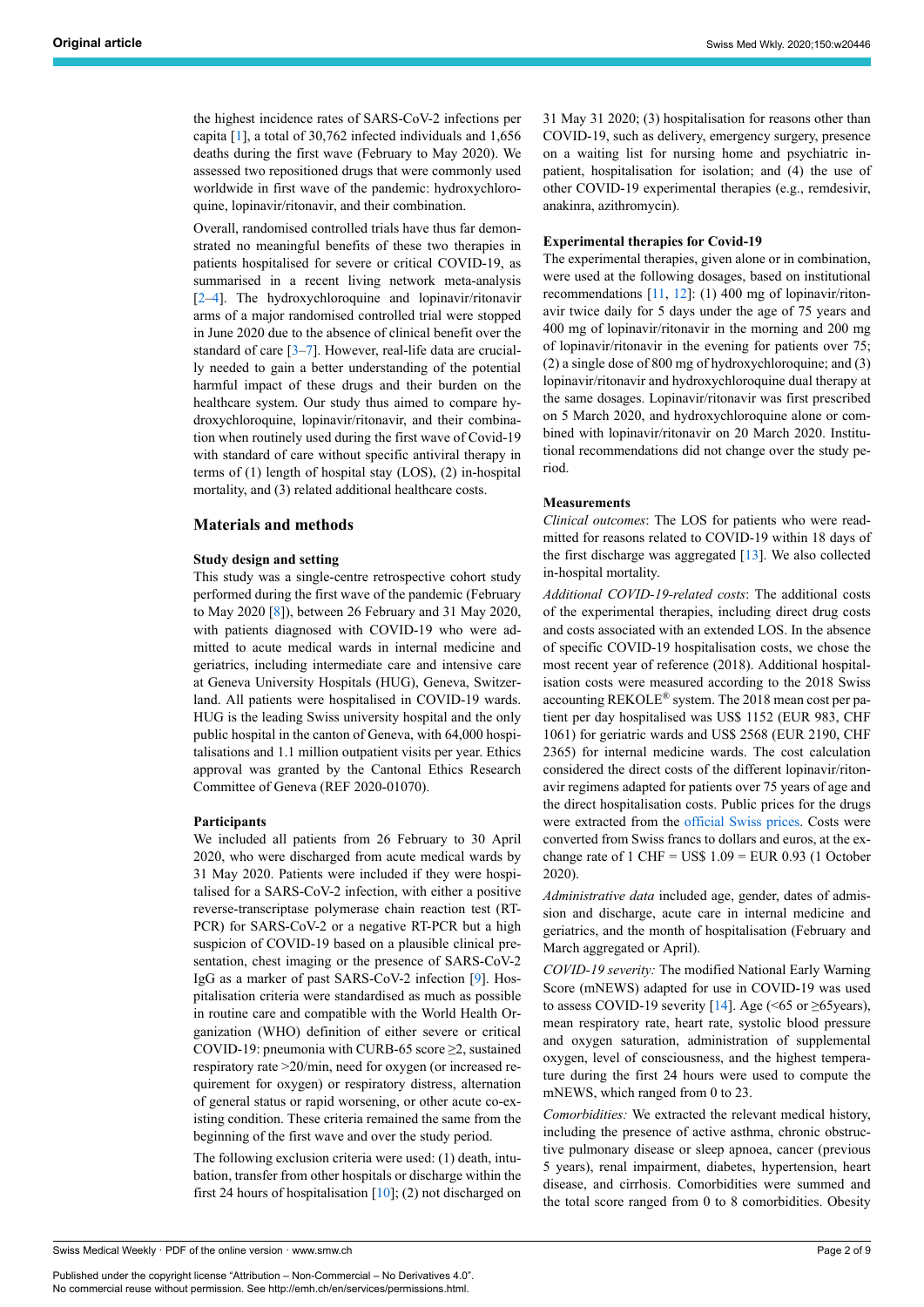(body mass index [BMI]  $\geq$ 30 kg/m<sup>2</sup>) was also recorded and analysed separately from other comorbidities.

*Contraindications:* Medications that should not be co-administered with hydroxychloroquine and/or lopinavir/ritonavir were extracted on the basis of the [Liverpool recom](https://www.covid19-druginteractions.org/checker)[mendations](https://www.covid19-druginteractions.org/checker). QT interval corrected with the Bazett formula before the administration of any therapy or at admission when a therapy had already been administered was also extracted. Two binary variables were created: (1) hydroxychloroquine contraindications (medications and/or corrected QT  $\geq$ 500 ms), and (2) lopinavir/ritonavir contraindications (medications).

#### **Statistical analysis**

We first described the cohort using descriptive statistics and tested which factors were associated with the outcomes using simple negative binomial (LOS) and logistic (in-hospital mortality) regressions. We then investigated the associations of experimental COVID-19 therapies with LOS and in-hospital mortality. We used propensity score matching analyses to minimise the effects of confounding factors. Propensity score matching was performed separately for each therapy (1) hydroxychloroquine, (2) lopinavir/ritonavir, and (3) hydroxychloroquine combined with lopinavir/ritonavir) compared with the standard of care. For each treatment group, the propensity score was estimated using a multiple probit regression that included the following factors: gender, location of hospitalisation, month of hospitalisation, mNEWS, number of comorbidities, BMI, and presence of contraindications for hydroxychloroquine (for analyses on hydroxychloroquine and hydroxychloroquine combined with lopinavir/ritonavir) or lopinavir/ritonavir (for analyses of lopinavir/ritonavir and hydroxychloroquine combined with lopinavir/ritonavir). We created separate matched control groups for each therapy using nearest-neighbour matching (full Mahalanobis). Multiple neighbours were allowed when controls had identical propensity scores. We calculated an average treatment effect on the treated for each outcome. Confidence intervals (CIs) were computed using bootstrapping. Crude associations (without propensity score matching) and associations for the matched groups (after propensity score matching) are reported for each therapy.

We performed deterministic sensitivity analyses to examine the robustness of our findings. We tested whether the results were similar using other propensity score methods: (1) covariate adjustment using the propensity score, (2) stratification based on the propensity score, (3) inverse probability weighting using the propensity score, and (4) nearest-neighbour matching using random draw. We also used the log of the LOS instead of the original count outcome. Finally, analyses were performed for different subsamples: (1) after the exclusion of cases not confirmed with RT-PCR, (2) after the exclusion of the most severe cases (patients admitted to the intensive care unit, patients who died), and (3) after exclusion of participants who had contraindications to the corresponding experimental therapy. Results were similar to those reported in the Results section.

Analyses were performed using Stata 15 (pscore for propensity score estimation, no imposition of common support and psmatch2 for propensity matching, option ties). Statistical significance was assessed at a two-sided 0.05 level for all analyses.

#### **Results**

# **Characteristics of the cohort**

The study flowchart is depicted in [figure 1.](#page-3-0) Among the 1113 patients who were admitted to HUG wards from 26 February to 30 April 2020, 1059 had a positive RT-PCR for SARS-CoV-2 and 54 patients tested negative but were strongly suspected of having the disease based on medical judgement. A total of 273 patients were excluded from the study because they were ineligible (see detail in [fig. 1\)](#page-3-0). Out of the 840 patients included in our analysis, 93 received hydroxychloroquine, 83 received lopinavir/ritonavir, 158 received hydroxychloroquine and lopinavir/ritonavir, and 506 received neither drug.

Descriptive statistics for the entire cohort are detailed in [table 1.](#page-4-0) The mean age of included patients was 67.90 years (standard deviation [SD] 18.77), 50.5% were male  $(n = 424)$ , and the mNEWS was 6.46 (SD 2.88) at admission. Most patients were hospitalised in internal medicine  $(69.9\%, n = 587)$  and during the month of February/March 2020 (66.0%, n = 554). The average LOS was 10.38 days (SD 7.98), and a total of 15.6% ( $n = 131$ ) patients died. Patients were more likely to receive lopinavir/ritonavir in February and March. The associations of variables included in the propensity scores with the outcomes are shown in supplementary [table S1](#page-8-0) (appendix 1). Before the propensity score matching, factors that were significantly associated with longer LOS included male gender, older age, hospitalisation in geriatrics, hospitalisation in April, a higher mNEWS, a high number of comorbidities, and having contraindications for hydroxychloroquine. Factors associated with mortality included male gender, older age, hospitalisation during the month of March, a higher mNEWS, and a high number of comorbidities.

#### **Hydroxychloroquine**

The top panel of [table 2](#page-5-0) reports the associations of factors before and after propensity score matching. In the entire cohort (hydroxychloroquine/standard of care,  $n = 599$ ), the probability of receiving hydroxychloroquine was significantly higher in males ( $p = 0.007$ ), patients hospitalised in internal medicine ( $p \le 0.001$ ), and patients with a higher mNEWS ( $p \le 0.001$ , left panel of [table 2](#page-5-0)). After propensity score matching, there were no significant differences between groups (right panel of [table 2\)](#page-5-0).

After propensity score matching, hydroxychloroquine treatment was significantly associated with a longer LOS, with on average 3.75 additional days compared with matched patients treated with the standard of care (95% CI 1.37–6.12,  $p = 0.002$ ). There was no significant difference in mortality between the two groups, with a difference of  $-0.02\%$  on average (95% CI –0.14 – 0.09, p = 0.712).

# **Lopinavir/ritonavir**

The second panel of [table 2](#page-5-0) reports the associations of factors before and after propensity matching. In the entire cohort (lopinavir/ritonavir/standard of care,  $n = 589$ ), the probability of receiving lopinavir/ritonavir was significant-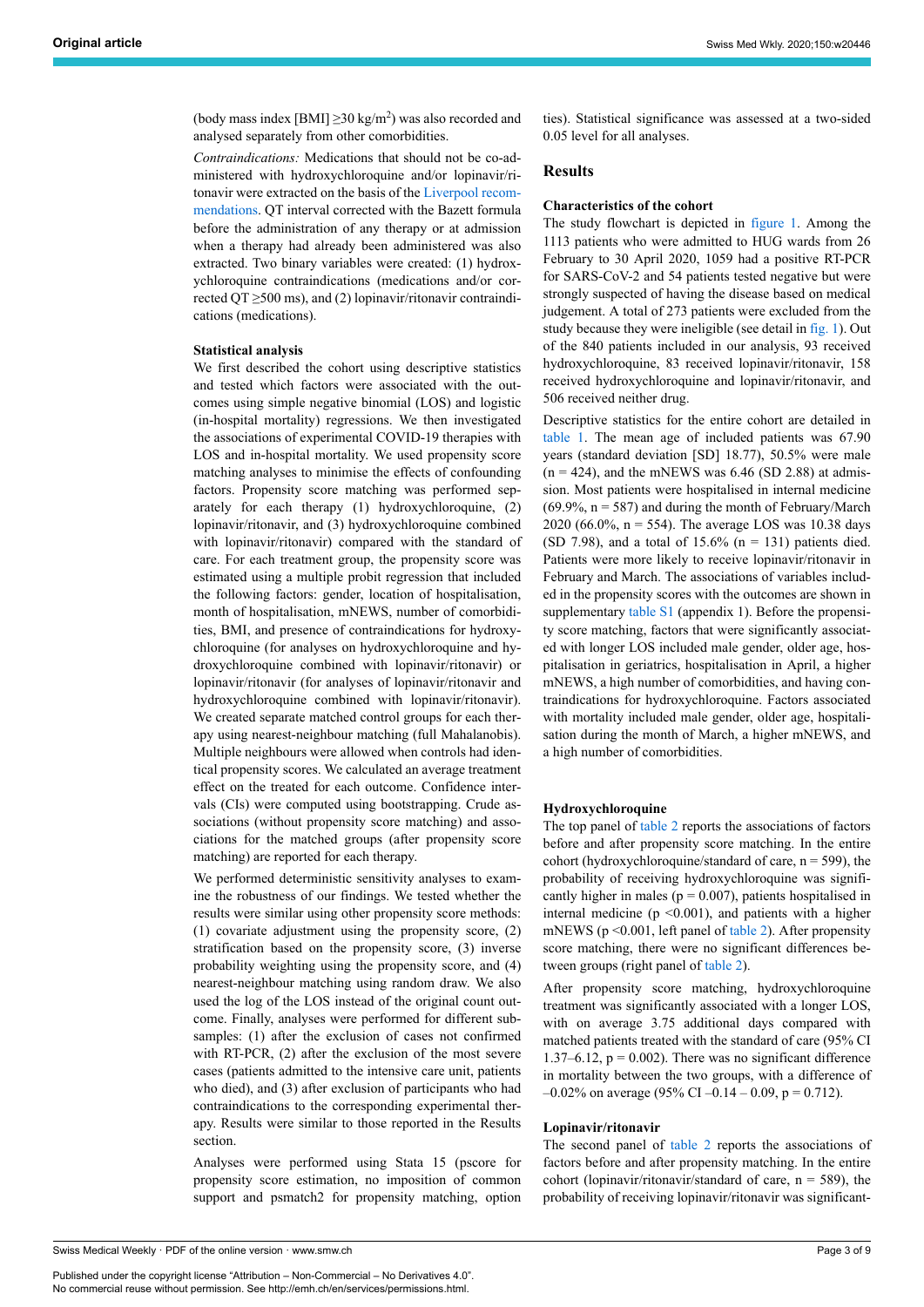ly higher in males ( $p = 0.050$ ), patients hospitalised in internal medicine (p <0.001), patients hospitalised in March (p <0.001), patients with more comorbidities (p =  $0.016$ ), and patients with no contraindications for lopinavir/ritonavir ( $p < 0.001$ , left panel of [table 2\)](#page-5-0). After propensity score matching, no significant differences between groups remained (right panel of [table 2](#page-5-0)).

After propensity score matching, the LOS was not significantly different between patients who received lopinavir/ ritonavir and patients who received standard of care (1.23 days, 95% CI −1.24 – 3.51, p = 0.319). Mortality was also not significantly different, with an average difference of  $-0.05\%$  (95% CI  $-0.19 - 0.02$ , p = 0.639).

# **Hydroxychloroquine combined with lopinavir/ritonavir**

The third panel of [table 2](#page-5-0) reports the associations of factors before and after propensity matching. In the entire cohort (hydroxychloroquine combined with lopinavir/ritonavir/ standard of care,  $n = 664$ ), the probability of receiving hydroxychloroquine combined with lopinavir/ritonavir was significantly higher in males ( $p \le 0.001$ ), patients in internal medicine ( $p \le 0.001$ ), patients with higher mNEWS ( $p$  $\leq 0.001$ ), patients with more comorbidities (p $\leq 0.001$ ), and patients without contraindications for both hydroxychloroquine (p  $\leq 0.001$ ) and lopinavir/ritonavir (p  $\leq 0.001$ , left panel of [table 2\)](#page-5-0). After propensity score matching, no significant differences between groups remained (right panel of [table 2](#page-5-0)).

After propensity score matching, hydroxychloroquine combined with lopinavir/ritonavir was significantly associated with an average of 4.19 days longer LOS compared with patients treated with the standard of care (95% CI 1.52–5.31,  $p \le 0.001$ ). There was no significant difference in mortality between the two groups, with a difference of −0.05% on average (95% CI −0.15–0.05, p =0.697).

## **Additional drugs and LOS costs**

[Table 3](#page-5-1) reports results of the cost analysis. The total additional days of hospitalisation were 348.75 (95% CI 127.41–569.16) for hydroxychloroquine and 662.02 additional days (95% CI 240.16–838.98) for hydroxychloro-

**Figure 1:** Flow chart of the study cohort. RT-PCR = reverse-transcriptase-polymerase-chain reaction: HCQ = hydroxychloroquine; LPV/r = lopinavir–ritonavir; AZM = azithromycin.

<span id="page-3-0"></span>

Swiss Medical Weekly · PDF of the online version · www.smw.ch

Published under the copyright license "Attribution – Non-Commercial – No Derivatives 4.0". No commercial reuse without permission. See http://emh.ch/en/services/permissions.html.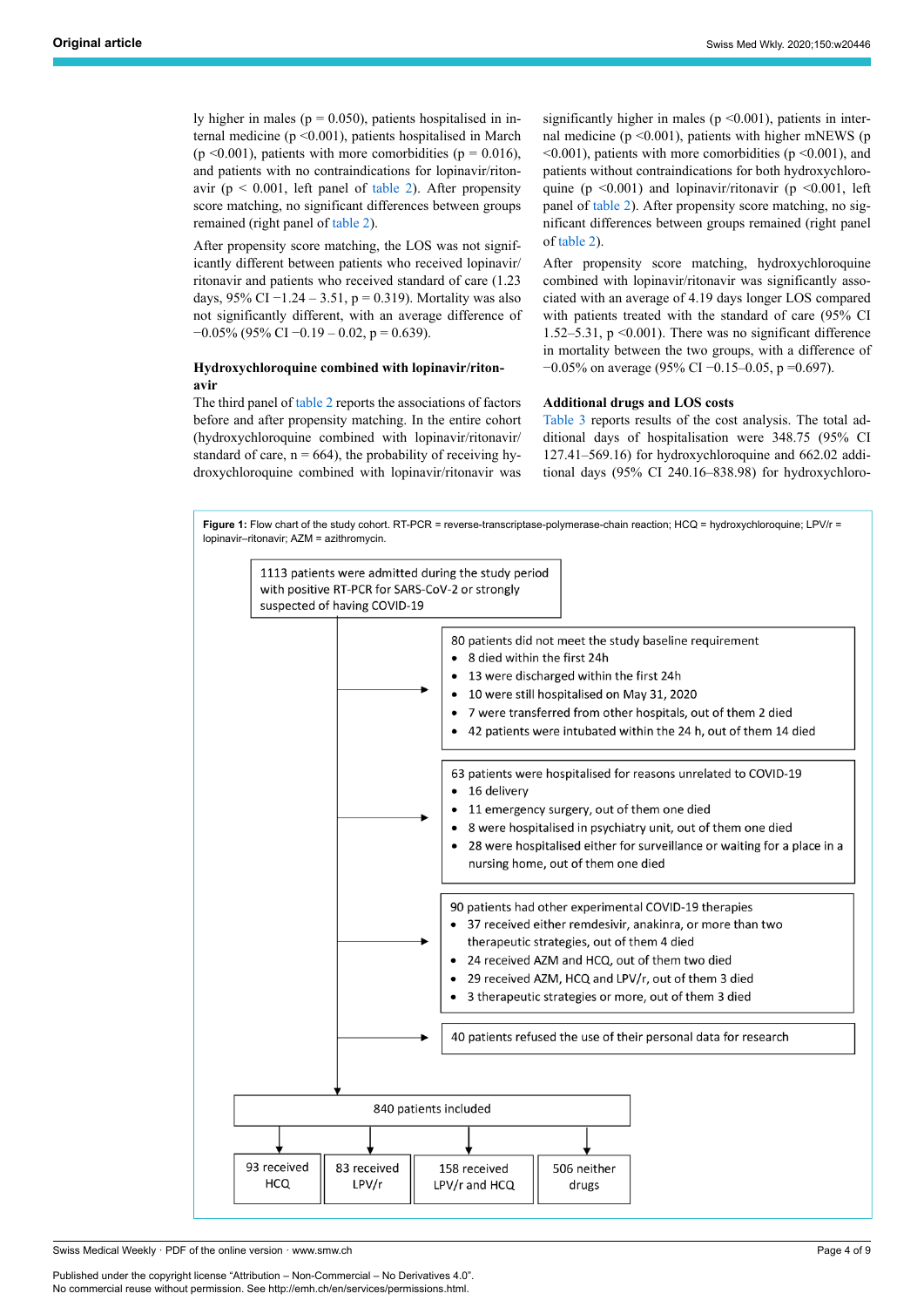quine combined with lopinavir/ritonavir, accounting for a total of 1010.77 additional days (95% CI 367.57–1408.14) for hydroxychloroquine and hydroxychloroquine combined with lopinavir/ritonavir. Costs associated with lopinavir/ritonavir were not included, as there was no significant association between LOS and prescription of lopinavir/ritonavir. Using the different costs for one day of hospitalisation in internal medicine or geriatric wards, the total additional costs were US\$ 816,073 (EUR 695,984, CHF 751,637) (95% CI US\$ 298,211–1,331,760; EUR 254,328–1,135,780; CHF 274,665–1,226,610) for hydroxychloroquine and US\$ 1,676,141 (EUR 1,429,490, CHF 1,543,790) (95% CI US\$ 618,629–2,118,859; EUR 527,595–1,807,060; CHF 569,783–1,951,560) for hydroxychloroquine plus lopinavir/ritonavir, accounting for a total cost of US\$ 2,492,214 (EUR 2,125,470, CHF 2,295,430) (95% CI US\$ 916,839–3,450,619; EUR 781,921–2,942,840; CHF 844,446–3,178,160).

# **Discussion**

#### **Main findings**

Our study showed no significant beneficial association between LOS and the administration of either hydroxychloroquine, lopinavir/ritonavir or their use in combination among hospitalised patients with severe or critical COVID-19, in line with recently published findings of randomised controlled trials and observational studies [\[3,](#page-7-3) [4,](#page-7-2) [10,](#page-7-7) [15](#page-7-12), [16\]](#page-7-13). In particular, none of the regimens was associated with shortened hospital stays or higher survival, com-

<span id="page-4-0"></span>**Table 1:** Baseline characteristics and outcomes of the full study cohort.

pared with COVID-19 patients treated with the standard of care. On the contrary, hydroxychloroquine (alone or when combined with lopinavir/ritonavir) was significantly associated with an increased LOS. Treatment with lopinavir/ritonavir alone did not demonstrate any statistically significant association with LOS.

Regarding the findings on hydroxychloroquine (alone or in combination with lopinavir/ritonavir), a first hypothesis is that these regimens would worsen COVID-19 or resulted in complications. Hydroxychloroquine is an old and affordable medication that was widely promoted and endorsed worldwide, based on very low level of scientific evidence, at the time of the study: in-vitro studies and studies with important methodological limitations, such as lack of control group and small number of patients included or bias [[17–](#page-7-14)[20](#page-7-15)]. Even though our study used a hydroxychloroquine single dose of 800 mg, lower than in other studies (e.g., RECOVERY: 2.4 g during the first 24 hours and a cumulative dose of 9.2 g over 10 days; SOLIDARI-TY: cumulative dose of 4 g over 10 days [[21\]](#page-7-16)), we found a significant increase of LOS.

A second hypothesis is that patients would be more likely to be discharged later in order to monitor potential adverse events, in an unprecedented political and media context that placed physicians under extraordinary pressure to prescribe these therapies off-label [\[22](#page-7-17)]. Of note, the literature highlighted the hydroxychloroquine safety risks that could lead to QT interval prolongation or adverse events [\[17](#page-7-14), [20](#page-7-15), [23](#page-7-18)–[25\]](#page-7-19). Despite local guidance requiring that hydroxychloroquine could only be prescribed in absence of contraindications, about 22% of patients who had contraindi-

|                                       | <b>Whole cohort</b>      | <b>SOC</b>              | <b>HCQ</b>               | LPV/r                   | $HCO + LPV/r$            |
|---------------------------------------|--------------------------|-------------------------|--------------------------|-------------------------|--------------------------|
|                                       | $n = 840$                | $n = 506$               | $n = 93$                 | $n = 83$                | $n = 158$                |
| Gender <sup>†</sup>                   |                          |                         |                          |                         |                          |
| - Male                                | 50.5 (424)               | 43.9 (222)              | 59.1 (55)                | 55.4 (46)               | 36.1(57)                 |
| - Female                              | 49.5 (416)               | 56.1 (284)              | 40.9 (38)                | 44.6 (37)               | 63.9 (101)               |
| Age <sup>*</sup>                      | 67.90 (18.77, 0-101)     | 70.75 (20.01, 0-101)    | 66.14 (15.77, 16-96)     | 63.40 (17.40, 28-90)    | 62.15 (14.77, 21-95)     |
| Location <sup>†</sup>                 |                          |                         |                          |                         |                          |
| - Main hospital                       | 69.9 (587)               | 57.7 (292)              | 83.9 (78)                | 79.5 (66)               | 95.6 (151)               |
| - Hospital for elderly people         | 30.1 (253)               | 42.3 (214)              | 16.1(15)                 | 20.5(17)                | 4.4(7)                   |
| Month of hospitalisation <sup>†</sup> |                          |                         |                          |                         |                          |
| - February/March                      | 66.0 (554)               | 63.2 (320)              | 54.8 (51)                | 89.2 (74)               | 69.0 (109)               |
| - April                               | 34.0 (286)               | 36.8 (186)              | 45.2 (42)                | 10.8(9)                 | 31.0(49)                 |
| mNEWS (0-23) <sup>*</sup>             | $6.46(2.88, 0-15)$       | $6.01(2.96, 0-15)$      | $7.21(2.86, 3-13)$       | $6.58(2.59, 1-13)$      | $7.39(2.49, 1 - 14)$     |
| Number of diseases (0-8)*             | $1.59(1.46, 0 - 7)$      | $1.75(1.52, 0-5)$       | $1.72(1.39, 0-5)$        | $1.31(1.46, 0-5)$       | $1.13(1.20, 0-5)$        |
| − Pulmonary diseases <sup>†</sup>     | 13.2 (111)               | 13.4 (68)               | 16.1(15)                 | 12.1(10)                | 11.4(18)                 |
| – Asthma <sup>†</sup>                 | 3.6(30)                  | 4.6(23)                 | 2.2(2)                   | 1.2(1)                  | 2.5(4)                   |
| Cancer <sup>†</sup>                   | 9.6(81)                  | 11.7(59)                | 8.6(8)                   | 7.2(6)                  | 5.1(8)                   |
| - Renal impairment <sup>†</sup>       | 26.7 (224)               | 30.2(153)               | 25.8 (24)                | 22.9 (19)               | 17.7 (28)                |
| - Diabetes <sup>†</sup>               | 20.6 (173)               | 20.8 (105)              | 22.6(21)                 | 20.5(17)                | 19.0 (30)                |
| - Hypertension <sup>†</sup>           | 48.5 (407)               | 50.0 (253)              | 55.9 (52)                | 42.2 (35)               | 42.4 (67)                |
| – Heart diseases $^\dagger$           | 31.1(261)                | 37.8 (191)              | 34.4 (32)                | 19.3 (16)               | 13.9 (22)                |
| - Liver diseases <sup>†</sup>         | 5.2(44)                  | 6.3(32)                 | 6.5(6)                   | 6.0(5)                  | 0.6(1)                   |
| BMI $\geq$ 30 kg/m <sup>2†</sup>      | 17.7 (149)               | 16.6(84)                | 22.6 (21)                | 19.3 (16)               | 17.7 (28)                |
| Contraindications <sup>†</sup>        |                          |                         |                          |                         |                          |
| - HCQ                                 | 19.1 (153)               | 24.1 (113)              | 21.5(20)                 | 11.1(9)                 | 7.0(11)                  |
| - LPV/r                               | 26.2 (220)               | 33.0 (167)              | 35.5 (33)                | 9.6(8)                  | 7.6(12)                  |
| LOS <sup>*</sup>                      | 10.38 (7.98, 1.02-56.71) | 9.93 (7.78, 1.02-51.75) | 12.48 (9.56, 1.92-56.71) | 8.55 (6.98, 1.25-33.92) | 11.57 (8.07, 1.89-53.52) |
| Mortality <sup>†</sup>                | 15.6 (131)               | 18.6 (94)               | 12.9 (12)                | 10.8(9)                 | 10.1(16)                 |

BMI = body mass index; HCQ = hydroxychloroquine; LOS = length of stay); LPV/r = lopinivir/ritonavir; mNEWS = modified National Early Warning Score; SOC = standard of care \* Means and (standard deviations with minimum and maximum) are reported. † Percentages and (n) are reported.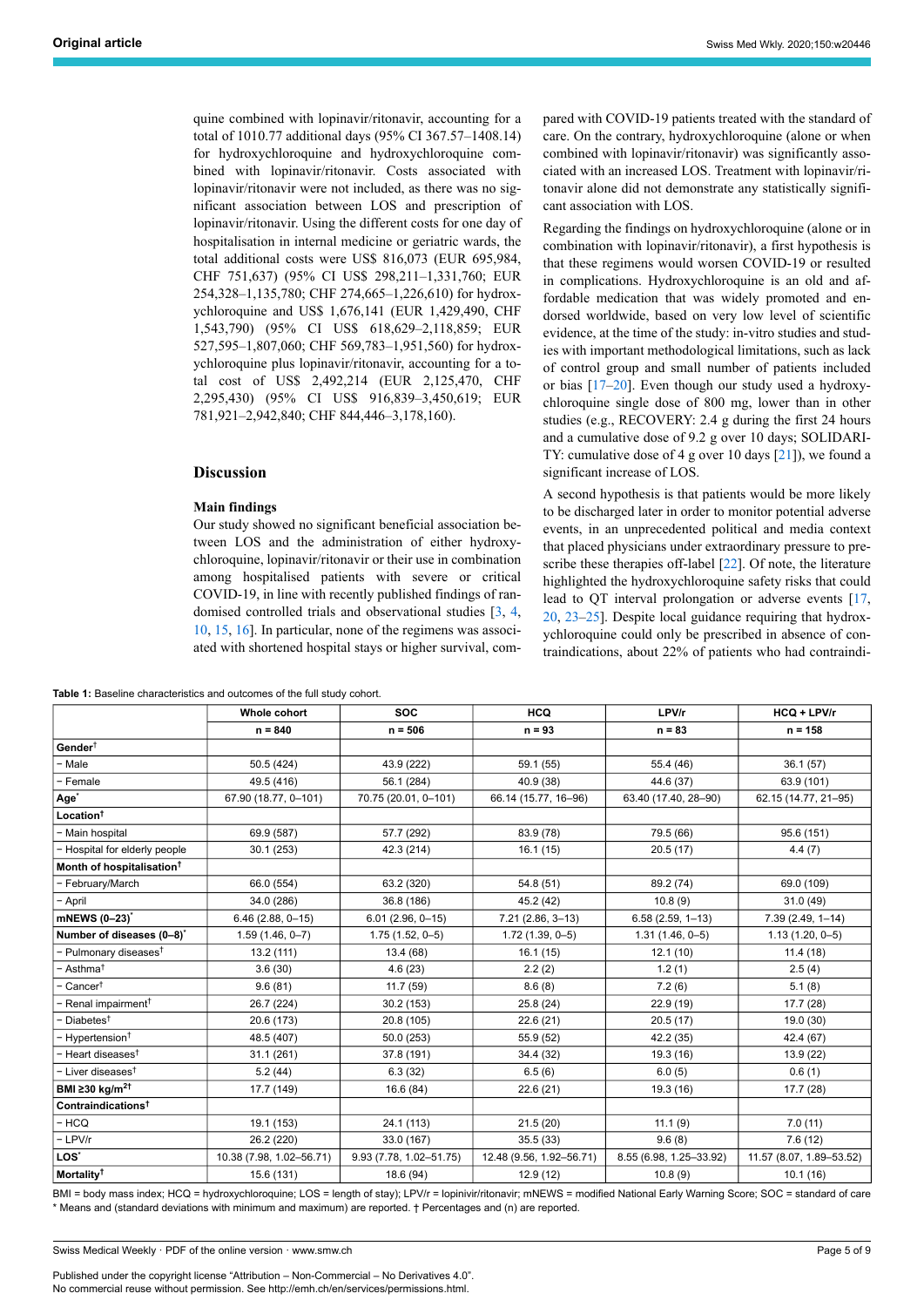cations nevertheless received it. This difference is important because the toxicity may outweigh potential

<span id="page-5-0"></span>

| Table 2: Associations of factors and outcomes with HCQ, LPV/r, and their combination treatment before and after propensity score matching. |
|--------------------------------------------------------------------------------------------------------------------------------------------|
|                                                                                                                                            |

|                                             | <b>Overall cohort</b> |            |         | Propensity-based matched cohort |            |         |  |
|---------------------------------------------|-----------------------|------------|---------|---------------------------------|------------|---------|--|
|                                             | <b>HCQ</b>            | <b>SOC</b> | p-value | <b>HCQ</b>                      | <b>SOC</b> | p-value |  |
|                                             | $n = 93$              | $n = 506$  |         | $n = 93$                        | $n = 105$  |         |  |
| Variables of the propensity score           |                       |            |         |                                 |            |         |  |
| Gender (ref. female)                        | 0.59                  | 0.44       | 0.007   | 00.59                           | 00.60      | 0.882   |  |
| Location (ref. internal medicine)           | 0.16                  | 0.43       | < 0.001 | 00.16                           | 00.13      | 0.535   |  |
| Month of hospitalisation (ref. Feb./March)* | 0.45                  | 0.37       | 0.134   | 00.45                           | 00.50      | 0.559   |  |
| mNEWS <sup>t</sup>                          | 7.22                  | 6.06       | 0.001   | 70.22                           | 60.76      | 0.302   |  |
| Number of diseases <sup>†</sup>             | 1.72                  | 1.80       | 0.627   | 10.72                           | 10.62      | 0.661   |  |
| BMI ≥30 kg/m <sup>2*</sup>                  | 0.23                  | 0.17       | 0.169   | 00.23                           | 00.23      | 10.00   |  |
| Contraindications HCQ                       | 0.22                  | 0.24       | 0.592   | 00.22                           | 00.16      | 0.351   |  |
| Outcomes                                    |                       |            |         |                                 |            |         |  |
| LOS                                         | 12.48                 | 10.13      | 0.010   | 120.48                          | 80.73      | 0.002   |  |
| In-hospital mortality                       | 0.13                  | 0.19       | 0.191   | 00.13                           | 00.15      | 0.712   |  |
|                                             | LPV/r                 | <b>SOC</b> | p-value | LPV/r                           | <b>SOC</b> | p-value |  |
|                                             | $n = 83$              | $n = 506$  |         | $n = 83$                        | $n = 98$   |         |  |
| Variables of the propensity score           |                       |            |         |                                 |            |         |  |
| Gender (ref. female)'                       | 0.55                  | 0.44       | 0.050   | 00.55                           | 00.49      | 0.440   |  |
| Location (ref. internal medicine)*          | 0.21                  | 0.42       | < 0.001 | 00.21                           | 00.15      | 0.310   |  |
| Month of hospitalisation (ref. Feb./March)* | 0.11                  | 0.37       | < 0.001 | 00.11                           | 00.08      | 0.602   |  |
| mNEWS <sup>t</sup>                          | 6.58                  | 6.01       | 0.099   | 60.58                           | 60.34      | 0.537   |  |
| Number of diseases <sup>t</sup>             | 1.31                  | 1.75       | 0.016   | 10.31                           | 10.28      | 0.873   |  |
| BMI ≥30 kg/m <sup>2*</sup>                  | 0.19                  | 0.17       | 0.548   | 00.19                           | 00.12      | 0.202   |  |
| Contraindications LPV/r <sup>*</sup>        | 0.10                  | 0.33       | < 0.001 | 00.10                           | 00.10      | 10.00   |  |
| <b>Outcomes</b>                             |                       |            |         |                                 |            |         |  |
| - LOS                                       | 8.55                  | 9.93       | 0.124   | 80.55                           | 70.32      | 0.319   |  |
| In-hospital mortality                       | 0.11                  | 0.19       | 0.086   | 00.11                           | 00.08      | 0.639   |  |
|                                             | HCQ + LPV/r           | <b>SOC</b> | p-value | HCQ + LPV/r                     | <b>SOC</b> | p-value |  |
|                                             | $n = 158$             | $n = 506$  |         | $n = 158$                       | $n = 117$  |         |  |
| Variables of the propensity score           |                       |            |         |                                 |            |         |  |
| Gender (ref. female)                        | 0.64                  | 0.44       | < 0.001 | 00.64                           | 00.58      | 0.251   |  |
| Location (ref. internal medicine)           | 0.04                  | 0.43       | < 0.001 | 00.04                           | 00.04      | 0.778   |  |
| Month of hospitalisation (ref. Feb./March)* | 0.31                  | 0.37       | 0.182   | 00.31                           | 00.30      | 0.807   |  |
| mNEWS <sup>t</sup>                          | 7.39                  | 6.06       | < 0.001 | 70.39                           | 70.25      | 0.621   |  |
| Number of diseases <sup>†</sup>             | 1.13                  | 1.80       | < 0.001 | 10.13                           | 10.04      | 0.539   |  |
| $BMI \geq 30'$                              | 0.18                  | 0.17       | 0.752   | 00.18                           | 00.16      | 0.653   |  |
| Contraindications HCQ                       | 0.07                  | 0.24       | < 0.001 | 00.07                           | 00.08      | 0.829   |  |
| Contraindications LPV/r <sup>*</sup>        | 0.08                  | 0.34       | < 0.001 | 00.08                           | 00.03      | 0.081   |  |
| <b>Outcomes</b>                             |                       |            |         |                                 |            |         |  |
| - LOS                                       | 11.57                 | 10.13      | 0.044   | 110.57                          | 70.38      | < 0.001 |  |
| - In-hospital mortality                     | 0.10                  | 0.19       | 0.013   | 00.10                           | 00.12      | 0.697   |  |

BMI = body mass index; HCQ = hydroxychloroquine; LOS = length of stay); LPV/r = lopinivir/ritonavir; mNEWS = modified National Early Warning Score; SOC = standard of care \* Proportions are reported. † Means are reported.

<span id="page-5-1"></span>**Table 3:** Total additional cost of LOS for HCQ and HCQ combined with LPV/r in US\$.

|                                       | <b>HCQ</b>                                        | $HCO + LPV/r$                 |  |
|---------------------------------------|---------------------------------------------------|-------------------------------|--|
| Extra LOS (95% CI)                    | $3.75(1.37 - 6.12)$                               | 4.19 (1.52-5.31)              |  |
| Internal medicine                     |                                                   |                               |  |
| Number of patients                    | 78                                                | 151                           |  |
| Additional LOS (95% CI)               | 292.5 (106.86-477.36)                             | 632.69 (229.52-801.81)        |  |
| Additional cost of LOS (95% CI) in \$ | 751,152 (274,421-1,225,880)                       | 1,624,773 (589,417-2,059,080) |  |
| Cost of experimental therapies in \$  | 96                                                | 16,954                        |  |
| Geriatrics                            |                                                   |                               |  |
| Number of patients                    | 15                                                |                               |  |
| Additional LOS (95% CI)               | 56.25 (20.55-91.8)                                | 29 (10.64:3 7.17)             |  |
| Additional cost of LOS (95% CI) in \$ | 64,807 (23,676-105,766)<br>33,792 (12,059-42,825) |                               |  |
| Cost of experimental therapies in \$  | 18                                                | 621                           |  |
| Total additional LOS (95% CI)         | 348.75 (127.41-569.16)                            | 662.02 (240.16-838,98)        |  |
| Total additional cost in \$           | 816,073 (298,211-1,331,760)                       | 1,676,141 (618,629-2,118,859) |  |

CI = confidence interval; HCQ = hydroxychloroquine; LOS = length of stay; LPV/r = lopinavir/ritonavir

Swiss Medical Weekly · PDF of the online version · www.smw.ch

Published under the copyright license "Attribution – Non-Commercial – No Derivatives 4.0". No commercial reuse without permission. See http://emh.ch/en/services/permissions.html.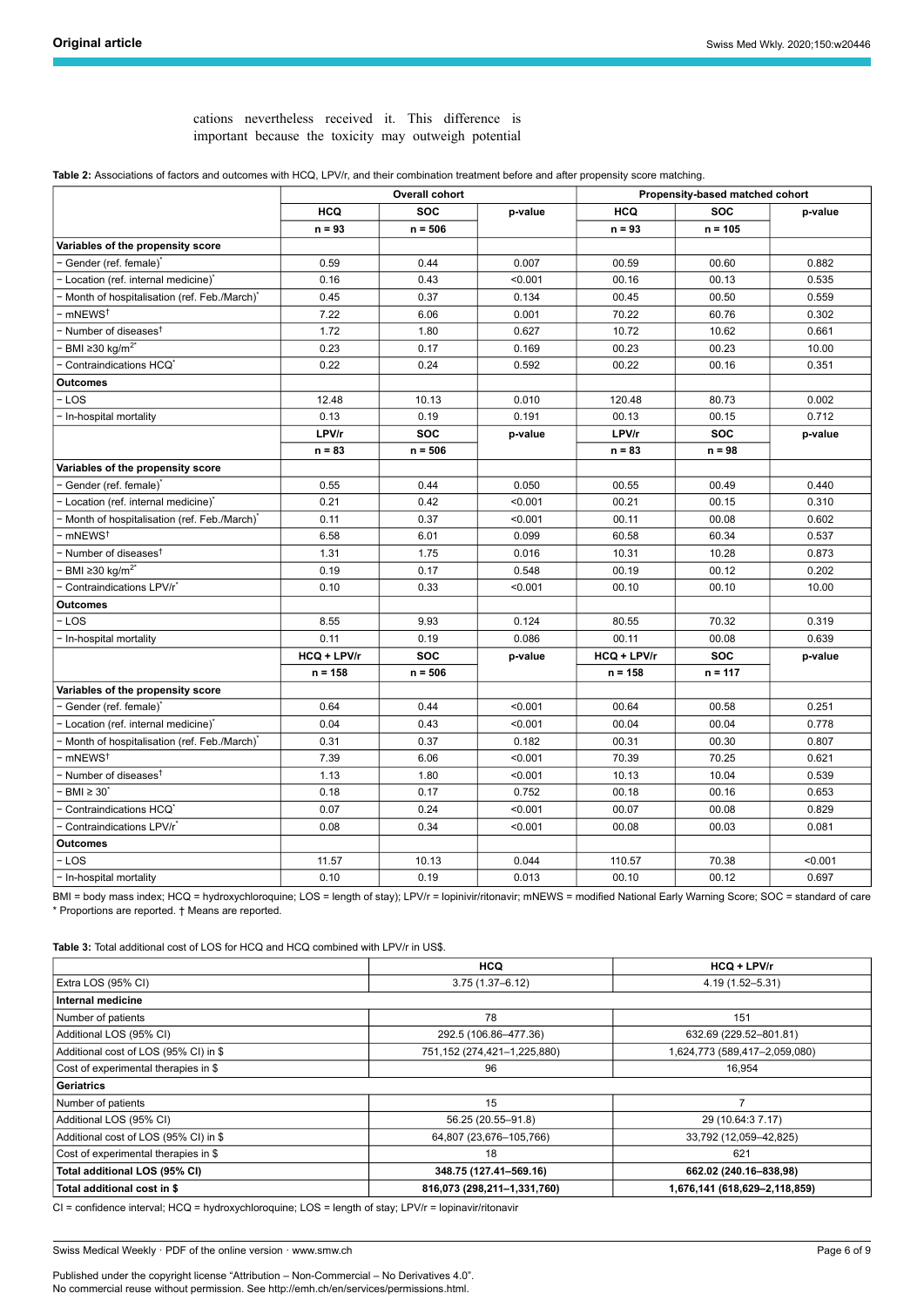benefits, especially among older patients with more prevalent cardiac diseases, who may be at higher risk of adverse effects [[26\]](#page-7-20).

A third hypothesis is that prognostic imbalances between groups have remained. As it was a naturalistic study, residual confounding that would not have been captured by available variables in the database might have remained. Even though we used propensity score analyses to address this methodological flaw, only known confounders could be included in the study [[27\]](#page-7-21). Therefore, we could not exclude the possibility that the negative association of hydroxychloroquine and hydroxychloroquine combined with lopinavir/ritonavir and LOS was caused by an unknown confounding factor, including a time-dependent variable (such as change in recommendations during the study course).

Lopinavir/ritonavir did not show any significant association with LOS or in-hospital mortality. This is in line with recently published findings showing no benefit of lopinavir/ritonavir on clinical outcomes for patients hospi-talised with COVID-19<sup>[\[3\]](#page-7-3)</sup>.

In addition, these experimental therapies resulted in important additional healthcare costs. Our findings showed that the prolonged LOS resulted in 1010.77 additional days (95% CI 367.57–1408.14) over the study period, which resulted in a total additional cost of US\$ 2,492,214 (95% CI US\$ 916,839–3,450,619). Therefore, experimental COVID-19 therapy costs were not associated with clinical benefits, but might have resulted in a reduced availability of hospital beds and a substantial healthcare cost. During such a pandemic, it is crucial to keep healthcare systems afloat and every single additional day of hospitalisation may become detrimental [\[28](#page-7-22)]. Furthermore, we should keep in mind that the total additional 1010.77 days and costs of US\$ 2,492,214 are underestimated. Indeed, we only considered hydroxychloroquine and hydroxychloroquine combined with lopinavir/ritonavir for which the LOS was significantly different from zero and thus excluded lopinavir/ritonavir alone. In addition, the costs were based on the most recent year of reference (2018) and obviously real COVID-19 costs were higher. We also excluded some patients under hydroxychloroquine and hydroxychloroquine combined with lopinavir/ritonavir from the analysis. Therefore, our estimate of COVID-19 therapy costs should be considered to be conservative.

#### **Implications for clinical practice**

Our study showed that hydroxychloroquine and lopinavir/ ritonavir were not associated with better clinical outcomes compared with standard of care. We rather found that patients who received hydroxychloroquine (alone or combined with lopinavir/ritonavir) had a significantly longer LOS. Prolonged LOS is associated with increased costs and therefore our study suggests negative issues among patients as well as for the whole healthcare system. In the context of COVID-19, these factors are key strategic elements because healthcare systems are facing tremendous pressure worldwide.

Findings from routine care studies, such as the present study, are crucial as a supplement to randomised controlled trials for the development of a better understanding of the potential benefits of therapies [\[29](#page-7-23)]. Indeed, our study population reflected the entire population hospitalised for COVID-19-related reasons, including elderly people, patients with comorbidities, and patients with contraindications to therapies. These subgroups are often excluded from randomised controlled trials and therefore their findings lack external validity [\[30](#page-7-24)]. Indeed, trials exclude some categories of patients, which limits the generalisability of their results [\[29](#page-7-23)]. Other issues related to external validity include potential better care in all arms and unrepresentativeness of healthcare professionals involved in the study [\[29](#page-7-23)]. Therefore, randomised controlled trials often provide information on achievement in the most favourable conditions, and not real-life conditions.

## **Limitations of this study**

This study had important limitations that should be considered in the interpretation of these findings. First, we excluded patients with severe COVID-19 who were intubated at admission and most of the patients in the intensive care unit received other therapeutic strategies. Second, only a minority of patients included in the standard of care had identified contraindications, and therefore we may have missed the reasons for the non-prescription of experimental therapies. Subjective, prescriber-based opinions may be a factor explaining these differences. Third, we could not explain the reasons for increased LOS in patients treated with hydroxychloroquine or a combination of hydroxychloroquine and lopinavir/ritonavir (e.g., complications related to COVID-19 or treatment side effects). We formulated hypotheses, but they should be interpreted cautiously in light of residual confounding, and causal inference was not possible. Overall, there was an indication bias, with the reason of prescription being associated with the outcome of interest. Indeed, patients with more severe COVID-19 were more likely to receive experimental therapies. We captured severity of COVID-19 with the mNEWS, but it was used retrospectively and not to decide which experimental treatment should be used. Another limitation was that this study was a single-centre study and it might not be generalisable. Finally, the costs were underestimated, as they were based on the most recent year of reference (2018). COVID-19 costs were higher, due to the use of more expensive equipment. Our cost estimates should be updated when the cost for 2020 are available.

# **Conclusion**

Our study showed that, in comparison with the standard of care, hydroxychloroquine or a combination of hydroxychloroquine and lopinavir/ritonavir was associated with an increased LOS and no significant association with inhospital mortality. Prescribing experimental therapies for COVID-19 was also associated with additional costs (total additional costs US\$ 2,492,214). Healthcare systems in a pandemic situation experience tremendous pressure and prolonged LOS and their related costs are key issues that all stakeholders should consider.

#### **Acknowledgments**

We thank Dr Laurent Gétaz and Prof. Laurent Kaiser for their support and early contribution.

#### **Disclosure statement**

No financial support and no potential conflict of interest relevant to this trial were reported.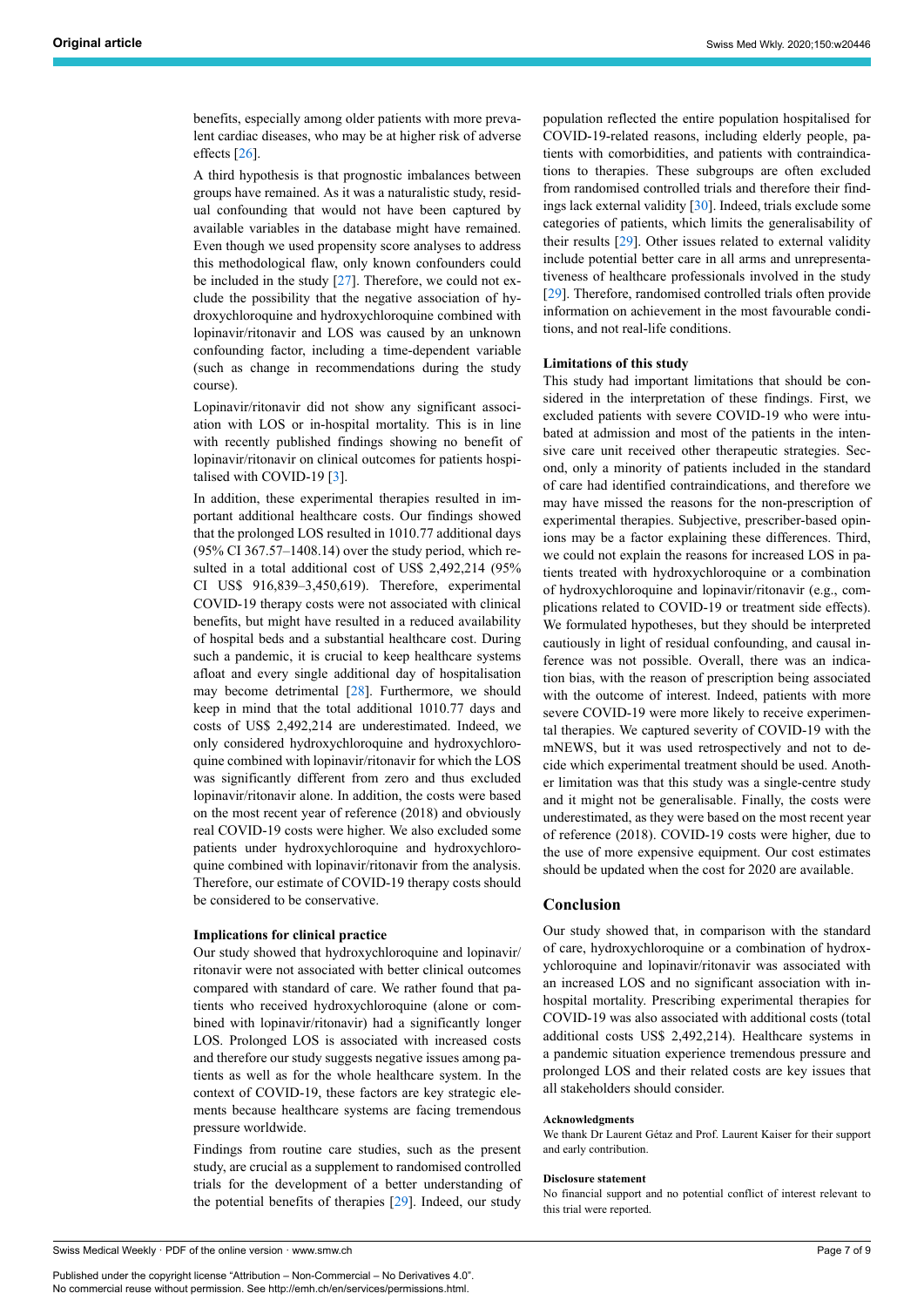#### <span id="page-7-13"></span><span id="page-7-0"></span>**References**

- 1 Salathé M, Althaus CL, Neher R, Stringhini S, Hodcroft E, Fellay J, et al. COVID-19 epidemic in Switzerland: on the importance of testing, contact tracing and isolation. Swiss Med Wkly. 2020;150:w20225. doi: <http://dx.doi.org/10.4414/smw.2020.20225>. [PubMed.](http://www.ncbi.nlm.nih.gov/entrez/query.fcgi?cmd=Retrieve&db=PubMed&list_uids=32191813&dopt=Abstract)
- <span id="page-7-14"></span><span id="page-7-1"></span>2 Siemieniuk RAC, Bartoszko JJ, Ge L, Zeraatkar D, Izcovich A, Kum E, et al. Drug treatments for covid-19: living systematic review and network meta-analysis. BMJ. 2020;370:m2980. doi: [http://dx.doi.org/](http://dx.doi.org/10.1136/bmj.m2980) [10.1136/bmj.m2980](http://dx.doi.org/10.1136/bmj.m2980). [PubMed.](http://www.ncbi.nlm.nih.gov/entrez/query.fcgi?cmd=Retrieve&db=PubMed&list_uids=32732190&dopt=Abstract)
- <span id="page-7-3"></span>3 Horby PW, Mafham M, Bell JL, Linsell L, Staplin N, Emberson J, et al.; RECOVERY Collaborative Group. Lopinavir-ritonavir in patients admitted to hospital with COVID-19 (RECOVERY): a randomised, controlled, open-label, platform trial. Lancet. 2020;396(10259):1345–52 doi: [http://dx.doi.org/10.1016/S0140-6736\(20\)32013-4](http://dx.doi.org/10.1016/S0140-6736(20)32013-4). [PubMed.](http://www.ncbi.nlm.nih.gov/entrez/query.fcgi?cmd=Retrieve&db=PubMed&list_uids=33031764&dopt=Abstract)
- <span id="page-7-15"></span><span id="page-7-2"></span>4 Horby P, Mafham M, Linsell L, Bell JL, Staplin N, Emberson JR, et al., RECOVERY Collaborative Group. Effect of Hydroxychloroquine in Hospitalized Patients with Covid-19. N Engl J Med. 2020;383(21):2030–40. doi: [http://dx.doi.org/10.1056/NEJ-](http://dx.doi.org/10.1056/NEJMoa2022926)[Moa2022926.](http://dx.doi.org/10.1056/NEJMoa2022926) [PubMed](http://www.ncbi.nlm.nih.gov/entrez/query.fcgi?cmd=Retrieve&db=PubMed&list_uids=33031652&dopt=Abstract).
- <span id="page-7-16"></span>5 [https://www.recoverytrial.net/news/statement-from-the-chief-investiga](https://www.recoverytrial.net/news/statement-from-the-chief-investigators-of-the-randomised-evaluation-of-covid-19-therapy-recovery-trial-on-hydroxychloroquine-5-june-2020-no-clinical-benefit-from-use-of-hydroxychloroquine-in-hospitalised-patients-with-covid-19)[tors-of-the-randomised-evaluation-of-covid-19-therapy-recovery-trial](https://www.recoverytrial.net/news/statement-from-the-chief-investigators-of-the-randomised-evaluation-of-covid-19-therapy-recovery-trial-on-hydroxychloroquine-5-june-2020-no-clinical-benefit-from-use-of-hydroxychloroquine-in-hospitalised-patients-with-covid-19)[on-hydroxychloroquine-5-june-2020-no-clinical-benefit-from-use-of-hy](https://www.recoverytrial.net/news/statement-from-the-chief-investigators-of-the-randomised-evaluation-of-covid-19-therapy-recovery-trial-on-hydroxychloroquine-5-june-2020-no-clinical-benefit-from-use-of-hydroxychloroquine-in-hospitalised-patients-with-covid-19)[droxychloroquine-in-hospitalised-patients-with-covid-19](https://www.recoverytrial.net/news/statement-from-the-chief-investigators-of-the-randomised-evaluation-of-covid-19-therapy-recovery-trial-on-hydroxychloroquine-5-june-2020-no-clinical-benefit-from-use-of-hydroxychloroquine-in-hospitalised-patients-with-covid-19) [accessed 2020 July 14].
- <span id="page-7-17"></span>6 Griffin S. Covid-19: Lopinavir-ritonavir does not benefit hospitalised patients, UK trial finds. BMJ. 2020;370:m2650. doi: [http://dx.doi.org/](http://dx.doi.org/10.1136/bmj.m2650) [10.1136/bmj.m2650](http://dx.doi.org/10.1136/bmj.m2650). [PubMed.](http://www.ncbi.nlm.nih.gov/entrez/query.fcgi?cmd=Retrieve&db=PubMed&list_uids=32611587&dopt=Abstract)
- <span id="page-7-18"></span><span id="page-7-4"></span>7 [https://www.recoverytrial.net/news/no-clinical-benefit-from-use-of](https://www.recoverytrial.net/news/no-clinical-benefit-from-use-of-lopinavir-ritonavir-in-hospitalised-covid-19-patients-studied-in-recovery)[lopinavir-ritonavir-in-hospitalised-covid-19-patients-studied-in-recovery](https://www.recoverytrial.net/news/no-clinical-benefit-from-use-of-lopinavir-ritonavir-in-hospitalised-covid-19-patients-studied-in-recovery) [accessed 2020 July 14].
- <span id="page-7-5"></span>8 Stringhini S, Wisniak A, Piumatti G, Azman AS, Lauer SA, Baysson H, et al. Seroprevalence of anti-SARS-CoV-2 IgG antibodies in Geneva, Switzerland (SEROCoV-POP): a population-based study. Lancet. 2020;396(10247):313–9. doi: [http://dx.doi.org/10.1016/](http://dx.doi.org/10.1016/S0140-6736(20)31304-0) [S0140-6736\(20\)31304-0.](http://dx.doi.org/10.1016/S0140-6736(20)31304-0) [PubMed.](http://www.ncbi.nlm.nih.gov/entrez/query.fcgi?cmd=Retrieve&db=PubMed&list_uids=32534626&dopt=Abstract)
- <span id="page-7-19"></span><span id="page-7-6"></span>9 Prokop M, van Everdingen W, van Rees Vellinga T, Quarles van Ufford H, Stöger L, Beenen L, et al.; COVID-19 Standardized Reporting Working Group of the Dutch Radiological Society. CO-RADS: A Categorical CT Assessment Scheme for Patients Suspected of Having COVID-19-Definition and Evaluation. Radiology. 2020;296(2):E97–104. doi: [http://dx.doi.org/10.1148/radi](http://dx.doi.org/10.1148/radiol.2020201473)[ol.2020201473.](http://dx.doi.org/10.1148/radiol.2020201473) [PubMed.](http://www.ncbi.nlm.nih.gov/entrez/query.fcgi?cmd=Retrieve&db=PubMed&list_uids=32339082&dopt=Abstract)
- <span id="page-7-20"></span><span id="page-7-7"></span>10 Geleris J, Sun Y, Platt J, Zucker J, Baldwin M, Hripcsak G, et al. Observational study of hydroxychloroquine in hospitalized patients with Covid-19. N Engl J Med. 2020;382(25):2411–8. doi: [http://dx.doi.org/](http://dx.doi.org/10.1056/NEJMoa2012410) [10.1056/NEJMoa2012410](http://dx.doi.org/10.1056/NEJMoa2012410). [PubMed.](http://www.ncbi.nlm.nih.gov/entrez/query.fcgi?cmd=Retrieve&db=PubMed&list_uids=32379955&dopt=Abstract)
- <span id="page-7-21"></span><span id="page-7-8"></span>11 Kalil AC. Treating COVID-19-Off-Label Drug Use, Compassionate Use, and Randomized Clinical Trials During Pandemics. JAMA. 2020;323(19):1897–8. doi: <http://dx.doi.org/10.1001/jama.2020.4742>. [PubMed.](http://www.ncbi.nlm.nih.gov/entrez/query.fcgi?cmd=Retrieve&db=PubMed&list_uids=32208486&dopt=Abstract)
- <span id="page-7-22"></span><span id="page-7-9"></span>12 Windisch O, Zamberg I, Zanella M-C, Gayet-Ageron A, Blondon K, Schiffer E, et al. Using mHealth to increase the reach of local guidance to health professionals as part of an institutional response plan to the COVID-19 outbreak: Usage analysis study. JMIR Mhealth Uhealth. 2020;8(8):e20025. doi: <http://dx.doi.org/10.2196/20025>. [PubMed](http://www.ncbi.nlm.nih.gov/entrez/query.fcgi?cmd=Retrieve&db=PubMed&list_uids=32749996&dopt=Abstract).
- <span id="page-7-23"></span><span id="page-7-10"></span>13 Swiss DRG. Règles et définitions pour la facturation des cas selon SwissDRG. Bern, Switzerland: SwissDRG; 2018.
- <span id="page-7-11"></span>Liao X, Wang B, Kang Y. Novel coronavirus infection during the 2019-2020 epidemic: preparing intensive care units-the experience in Sichuan Province, China. Intensive Care Med. 2020;46(2):357–60. doi: [http://dx.doi.org/10.1007/s00134-020-05954-2.](http://dx.doi.org/10.1007/s00134-020-05954-2) [PubMed](http://www.ncbi.nlm.nih.gov/entrez/query.fcgi?cmd=Retrieve&db=PubMed&list_uids=32025779&dopt=Abstract).
- <span id="page-7-24"></span><span id="page-7-12"></span>15 Joseph BA, Dibas M, Evanson KW, Paranjape G, Vegivinti CTR, Selvan PT, et al. Efficacy and safety of lopinavir/ritonavir in the treatment of COVID-19: A systematic review. Expert Rev Anti Infect Ther. 2020;14787210.2021.1848545. doi: [http://dx.doi.org/10.1080/](http://dx.doi.org/10.1080/14787210.2021.1848545) [14787210.2021.1848545](http://dx.doi.org/10.1080/14787210.2021.1848545). [PubMed.](http://www.ncbi.nlm.nih.gov/entrez/query.fcgi?cmd=Retrieve&db=PubMed&list_uids=33187459&dopt=Abstract)
- 16 Cortegiani A, Ippolito M, Ingoglia G, Iozzo P, Giarratano A, Einav S. Update I. A systematic review on the efficacy and safety of chloroquine/ hydroxychloroquine for COVID-19. J Crit Care. 2020;59:176–90. doi: [http://dx.doi.org/10.1016/j.jcrc.2020.06.019.](http://dx.doi.org/10.1016/j.jcrc.2020.06.019) [PubMed](http://www.ncbi.nlm.nih.gov/entrez/query.fcgi?cmd=Retrieve&db=PubMed&list_uids=32683212&dopt=Abstract).
- 17 Juurlink DN. Safety considerations with chloroquine, hydroxychloroquine and azithromycin in the management of SARS-CoV-2 infection. CMAJ. 2020;192(17):E450–3. doi: [http://dx.doi.org/10.1503/](http://dx.doi.org/10.1503/cmaj.200528) [cmaj.200528](http://dx.doi.org/10.1503/cmaj.200528). [PubMed.](http://www.ncbi.nlm.nih.gov/entrez/query.fcgi?cmd=Retrieve&db=PubMed&list_uids=32269021&dopt=Abstract)
- 18 Guastalegname M, Vallone A. Could Chloroquine /Hydroxychloroquine Be Harmful in Coronavirus Disease 2019 (COVID-19) Treatment? Clin Infect Dis. 2020;71(15):888–9. doi: [http://dx.doi.org/10.1093/cid/](http://dx.doi.org/10.1093/cid/ciaa321) [ciaa321](http://dx.doi.org/10.1093/cid/ciaa321). [PubMed](http://www.ncbi.nlm.nih.gov/entrez/query.fcgi?cmd=Retrieve&db=PubMed&list_uids=32211771&dopt=Abstract).
- 19 Tanne JH. Covid-19: Trump is criticised for again promoting unorthodox medical information. BMJ. 2020;370:m3046. doi: [http://dx.doi.org/](http://dx.doi.org/10.1136/bmj.m3046) [10.1136/bmj.m3046.](http://dx.doi.org/10.1136/bmj.m3046) [PubMed](http://www.ncbi.nlm.nih.gov/entrez/query.fcgi?cmd=Retrieve&db=PubMed&list_uids=32732320&dopt=Abstract).
- 20 Yazdany J, Kim AHJ. Use of Hydroxychloroquine and Chloroquine During the COVID-19 Pandemic: What Every Clinician Should Know. Ann Intern Med. 2020;172(11):754–5. doi: [http://dx.doi.org/10.7326/](http://dx.doi.org/10.7326/M20-1334) [M20-1334.](http://dx.doi.org/10.7326/M20-1334) [PubMed](http://www.ncbi.nlm.nih.gov/entrez/query.fcgi?cmd=Retrieve&db=PubMed&list_uids=32232419&dopt=Abstract).
- 21 Randomised evaluation of Covid-19 therapy (recovery) [https://www.re](https://www.recoverytrial.net/files/protocol-archive/recovery-protocol-v6-0-2020-05-14.pdf/@@download)[coverytrial.net/files/protocol-archive/recovery-protocol](https://www.recoverytrial.net/files/protocol-archive/recovery-protocol-v6-0-2020-05-14.pdf/@@download)[v6-0-2020-05-14.pdf/@@download](https://www.recoverytrial.net/files/protocol-archive/recovery-protocol-v6-0-2020-05-14.pdf/@@download) [accessed 2020 July 14].
- 22 Kim AHJ, Sparks JA, Liew JW, Putman MS, Berenbaum F, Duarte-García A, et al. A Rush to Judgment? Rapid Reporting and Dissemination of Results and Its Consequences Regarding the Use of Hydroxychloroquine for COVID-19. Ann Intern Med. 2020;172(12):819–21. doi: <http://dx.doi.org/10.7326/M20-1223>. [PubMed](http://www.ncbi.nlm.nih.gov/entrez/query.fcgi?cmd=Retrieve&db=PubMed&list_uids=32227189&dopt=Abstract).
- 23 Bonow RO, Hernandez AF, Turakhia M. Hydroxychloroquine, Coronavirus Disease 2019, and QT Prolongation. JAMA Cardiol. 2020;5(9):986–7. doi: [http://dx.doi.org/10.1001/jamacardio.2020.1782.](http://dx.doi.org/10.1001/jamacardio.2020.1782) [PubMed](http://www.ncbi.nlm.nih.gov/entrez/query.fcgi?cmd=Retrieve&db=PubMed&list_uids=32936259&dopt=Abstract).
- 24 Mercuro NJ, Yen CF, Shim DJ, Maher TR, McCoy CM, Zimetbaum PJ, et al. Risk of QT Interval Prolongation Associated With Use of Hydroxychloroquine With or Without Concomitant Azithromycin Among Hospitalized Patients Testing Positive for Coronavirus Disease 2019 (COVID-19). JAMA Cardiol. 2020;5(9):1036–41. doi: [http://dx.doi.org/](http://dx.doi.org/10.1001/jamacardio.2020.1834) [10.1001/jamacardio.2020.1834](http://dx.doi.org/10.1001/jamacardio.2020.1834). [PubMed.](http://www.ncbi.nlm.nih.gov/entrez/query.fcgi?cmd=Retrieve&db=PubMed&list_uids=32936252&dopt=Abstract)
- 25 Tang W, Cao Z, Han M, Wang Z, Chen J, Sun W, et al. Hydroxychloroquine in patients with mainly mild to moderate coronavirus diseas 2019: open label, randomised controlled trial. BMJ. 2020;369:m1849. doi: [http://dx.doi.org/10.1136/bmj.m1849.](http://dx.doi.org/10.1136/bmj.m1849) [PubMed.](http://www.ncbi.nlm.nih.gov/entrez/query.fcgi?cmd=Retrieve&db=PubMed&list_uids=32409561&dopt=Abstract)
- 26 Borba MGS, Val FFA, Sampaio VS, Alexandre MAA, Melo GC, Brito M, et al.; CloroCovid-19 Team. Effect of High vs Low Doses of Chloroquine Diphosphate as Adjunctive Therapy for Patients Hospitalized With Severe Acute Respiratory Syndrome Coronavirus 2 (SARS-CoV-2) Infection: A Randomized Clinical Trial. JAMA Netw Open. 2020;3(4):e208857. doi: [http://dx.doi.org/10.1001/jamanet](http://dx.doi.org/10.1001/jamanetworkopen.2020.8857)[workopen.2020.8857.](http://dx.doi.org/10.1001/jamanetworkopen.2020.8857) [PubMed.](http://www.ncbi.nlm.nih.gov/entrez/query.fcgi?cmd=Retrieve&db=PubMed&list_uids=32330277&dopt=Abstract)
- 27 Straw S, Witte KK. Observational data during the COVID-19 pandemic: opportunity with uncertainty. Heart. 2020;106(19):1461–2. doi: <http://dx.doi.org/10.1136/heartjnl-2020-317486>. [PubMed.](http://www.ncbi.nlm.nih.gov/entrez/query.fcgi?cmd=Retrieve&db=PubMed&list_uids=32759292&dopt=Abstract)
- 28 Lemos DRQ, D'Angelo SM, Farias LABG, Almeida MM, Gomes RG, Pinto GP, et al. Health system collapse 45 days after the detection of COVID-19 in Ceará, Northeast Brazil: a preliminary analysis. Rev Soc Bras Med Trop. 2020;53:e20200354. doi: [http://dx.doi.org/10.1590/](http://dx.doi.org/10.1590/0037-8682-0354-2020) [0037-8682-0354-2020.](http://dx.doi.org/10.1590/0037-8682-0354-2020) [PubMed](http://www.ncbi.nlm.nih.gov/entrez/query.fcgi?cmd=Retrieve&db=PubMed&list_uids=32638888&dopt=Abstract).
- 29 Black N. Why we need observational studies to evaluate the effectiveness of health care. BMJ. 1996;312(7040):1215–8. doi: [http://dx.doi.org/](http://dx.doi.org/10.1136/bmj.312.7040.1215) [10.1136/bmj.312.7040.1215.](http://dx.doi.org/10.1136/bmj.312.7040.1215) [PubMed.](http://www.ncbi.nlm.nih.gov/entrez/query.fcgi?cmd=Retrieve&db=PubMed&list_uids=8634569&dopt=Abstract)
- 30 Rothwell PM. External validity of randomised controlled trials: "to whom do the results of this trial apply?". Lancet. 2005;365(9453):82–93. doi: [http://dx.doi.org/10.1016/](http://dx.doi.org/10.1016/S0140-6736(04)17670-8) [S0140-6736\(04\)17670-8.](http://dx.doi.org/10.1016/S0140-6736(04)17670-8) [PubMed](http://www.ncbi.nlm.nih.gov/entrez/query.fcgi?cmd=Retrieve&db=PubMed&list_uids=15639683&dopt=Abstract).